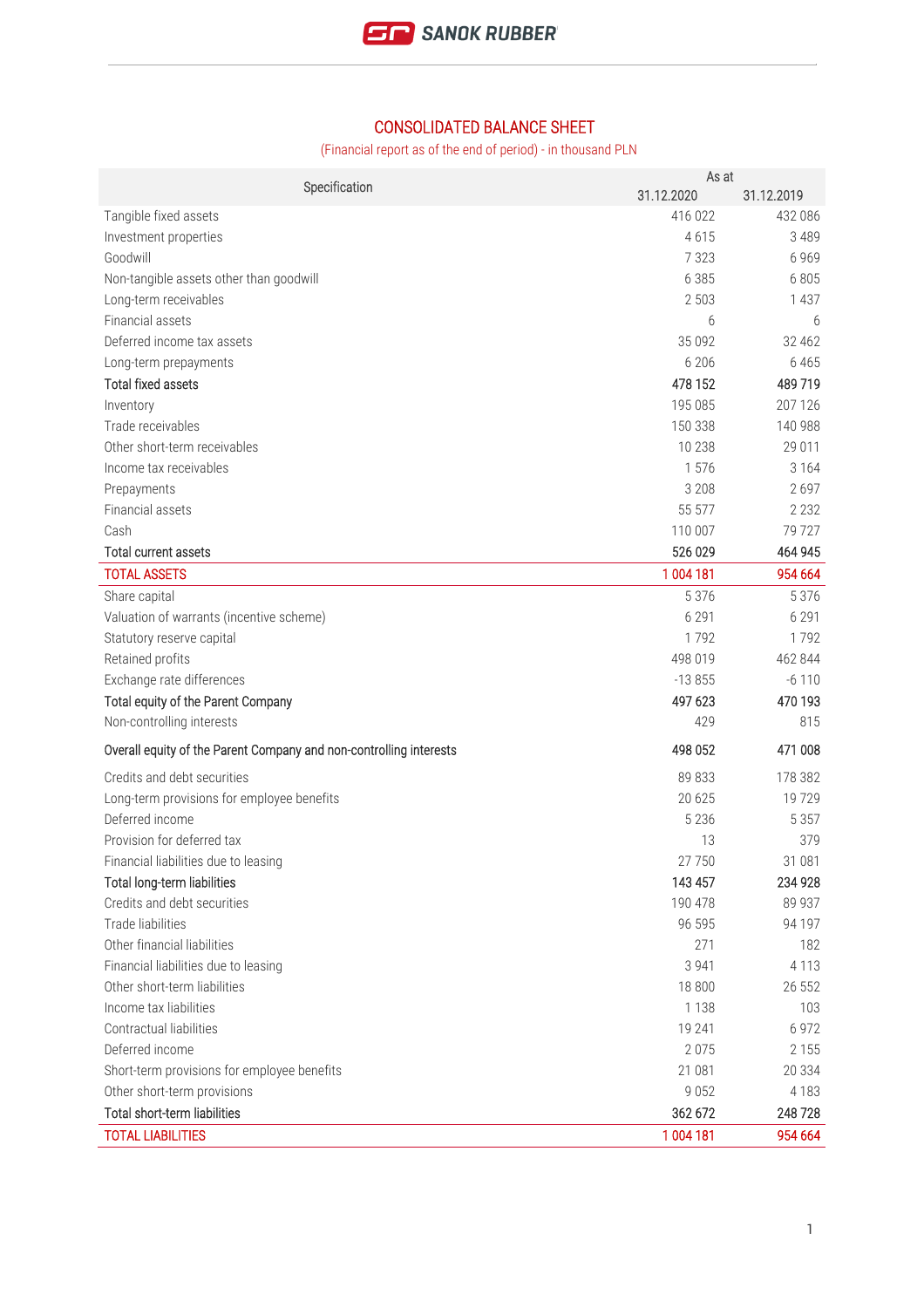

## CONSOLIDATED PROFIT AND LOSS ACCOUNT

|                                                                                                                | in thousand PLN |                          |                          |
|----------------------------------------------------------------------------------------------------------------|-----------------|--------------------------|--------------------------|
| Specification                                                                                                  | Note            | 01.01.2020<br>31.12.2020 | 01.01.2019<br>31.12.2019 |
| Sales revenues                                                                                                 | 9,12            | 976 070                  | 1 0 5 2 2 2 9            |
| Prime costs of the sale                                                                                        | 13              | 806 174                  | 881051                   |
| Gross profit (loss) on sales                                                                                   |                 | 169896                   | 171 178                  |
| Selling costs                                                                                                  | 13              | 28 985                   | 33 551                   |
| General and administrative costs                                                                               | 13              | 116 765                  | 113 921                  |
| Other operating revenues                                                                                       | 15              | 24 397                   | 11 980                   |
| Other operating expenses                                                                                       | 15              | 4 4 6 4                  | 3 4 9 7                  |
| Profit/loss on operating activity                                                                              |                 | 44 0 79                  | 32 189                   |
| Loss (gain) due to impairment (reversal of losses) on trade and other receivables in<br>accordance with IFRS 9 |                 | 69                       | 390                      |
| Financial revenues                                                                                             | 16              | 1 203                    | 3 9 7 7                  |
| Financial expenses                                                                                             | 16              | 8788                     | 4661                     |
| Gross profit/loss (before taxation)                                                                            |                 | 36 563                   | 31895                    |
| Income tax                                                                                                     | 17,24           | 44                       | $-19940$                 |
| Net result                                                                                                     |                 | 36 519                   | 51 835                   |
| attributable to:                                                                                               |                 |                          |                          |
| shareholders of the parent company                                                                             |                 | 36 217                   | 51 4 63                  |
| non-controlling shareholders                                                                                   |                 | 302                      | 372                      |
| Weighted average number of shares                                                                              |                 | 26 881 922               | 26 881 922               |
| Earnings per share                                                                                             |                 | 1,35                     | 1,91                     |
| Diluted weighted average shares                                                                                |                 | 27 509 164               | 27 509 164               |
| Diluted earnings per share                                                                                     |                 | 1,32                     | 1,87                     |
| Revenue from sales of products                                                                                 |                 | 846 564                  | 918 902                  |
| Revenue from sales of goods and materials                                                                      |                 | 84 218                   | 74 397                   |
| Other revenues                                                                                                 |                 | 45 288                   | 58 930                   |
| Total sales revenue including                                                                                  |                 | 976 070                  | 1 052 229                |
| of witch<br>revenue generated locally                                                                          |                 | 320 896                  | 328 949                  |
| revenues from foreign contractors                                                                              |                 | 655 174                  | 723 280                  |